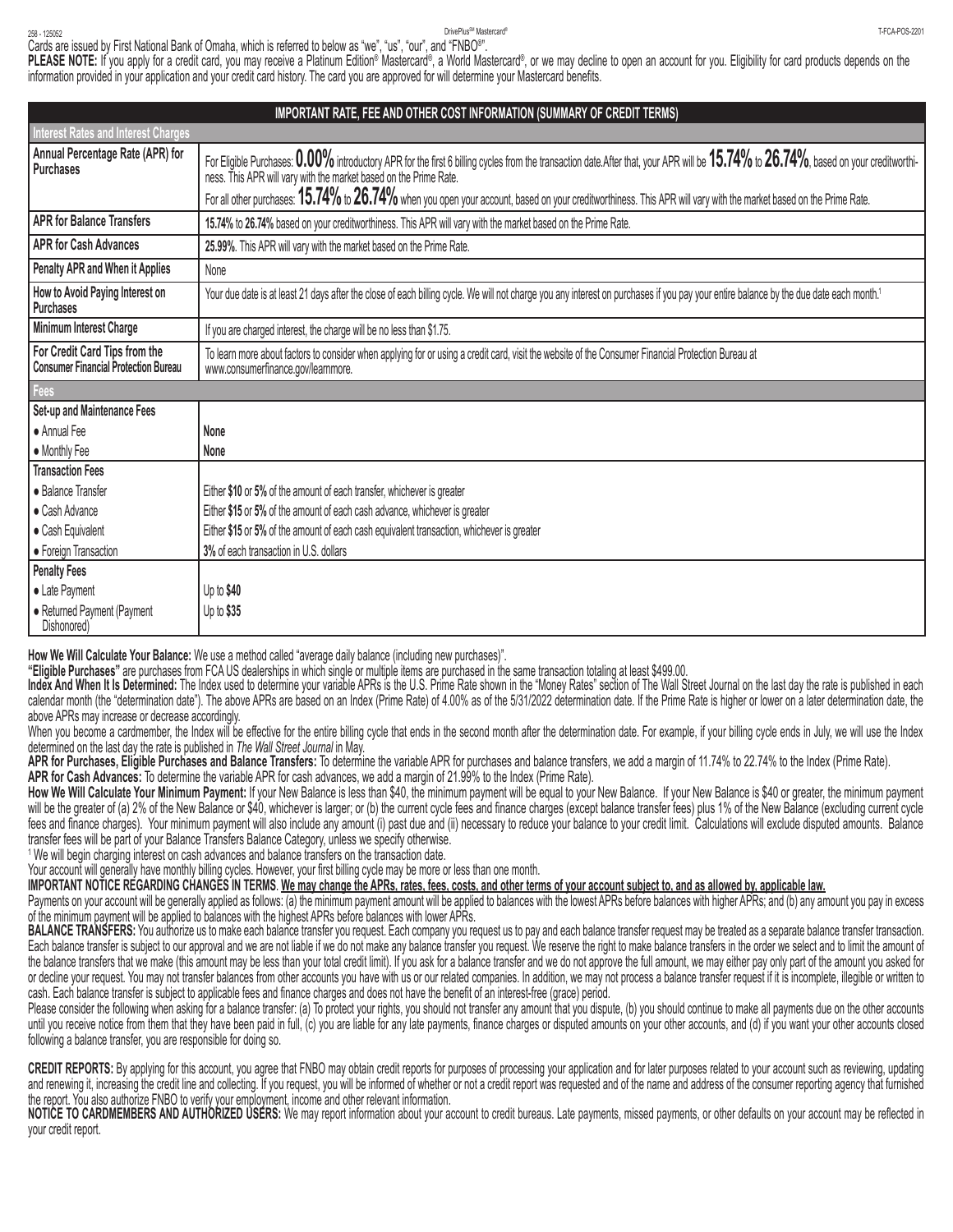**IMPORTANT INFORMATION ABOUT PROCEDURES FOR OPENING A NEW ACCOUNT:** To help the government fight the funding of terrorism and money laundering activities, Federal law requires all financial institutions to obtain, verify, and record information that identifies each person who opens an account.

What this means for you: When you open an account, we will ask for your name, address, date of birth, and other information that will allow us to identify you. We may also ask to see your driver's license or other identify documents.

Married applicants may apply for separate accounts in their own names.

OHIO RESIDENTS: The Ohio laws against discrimination require that all creditors make credit equally available to all creditworthy customers, and that credit reporting agencies maintain separate credit histories on each individual upon request. The Ohio Civil Rights Commission administers compliance with this law.

**NOTICE TO MARRIED WISCONSIN APPLICANTS:** No provision of any marital property agreement, unilateral statement or court decree adversely affects our interests and/or rights unless, prior to the time the credit is granted or an open-end credit plan is entered into, we are furnished with a copy of the agreement, statement, or decree, or have actual knowledge of the adverse provision. **Married Wisconsin residents applying for credit separately must furnish name and address of their spouse to FNBO at P.O. Box 3437, Omaha, NE 68172-9981.**

CALIFORNIA RESIDENTS: The applicant, if married, may apply for a separate account. After credit approval, each applicant shall have the right to use this account to the extent of any credit limit set by the creditor and each applicant may be liable for all amounts of credit extended under this account to each joint applicant.

**NEW YORK RESIDENTS** may contact the New York State Department of Financial Services by telephone or visit its website for free information on comparative credit card rates, fees and grace periods. New York State Department of Financial Services: 1-800-342-3736 and "www.dfs.ny.gov".

**ARBITRATION NOTICE:** You understand that any Cardmember Agreement you receive will contain an arbitration provision that may substantially limit your rights in the event of a dispute, including your right to litigate in court or have a jury trial, discovery and appeal rights, and the right to participate in court or in arbitration as a representative or member of a class action. Please review the Cardmember Agreement and its arbitratio provision carefully before you use or allow someone else to use an account.

The arbitration provision will not apply to you if, at the time your account is opened, you are a covered borrower under the Military Lending Act and U.S. Department of Defense regulations (32 C.F.R. pt. 232). For example, you would generally be a covered borrower if, at the time your account is opened, you are: (1) a member of the U.S. armed forces on active duty under a call or order not specifying a period of 30 days or less; (2) an active Guard or Reserve; or (3) a spouse or dependent of a person who qualifies under (1) or (2).

## **IMPORTANT REWARDS PROGRAM INFORMATION**

## **DRIVE PLUSSM MASTERCARD® REWARDS PROGRAM TERMS AND CONDITIONS SUMMARY**

Please read this Terms and Conditions Summary for important information about the Drive Plus<sup>SM</sup> Mastercard® Rewards Program (the "Program"). First National Bank of Omaha, is referred to below as "we," "us," "our" and "FNBO®". FNBO is the issuer of the credit card account(s) ("Account") and the sponsor of the Program. FCA US LLC ("FCA") means Chrysler, Dodge, Jeep®, Ram, and/or FIAT® dealerships that have completed all requirements necessary to participate in the Program.

## **Complete Program Terms and Conditions (including additional limitations and restrictions) will be provided to you if you become an approved cardmember.**

| <b>EARN POINTS</b>            | Earn 5 points (equal to 5% back) for each \$1.00 of FCA Purchases posted to the Account.                                                                                                                                                                                                                                                                                                                                                                                                                                                                                                                                                   |
|-------------------------------|--------------------------------------------------------------------------------------------------------------------------------------------------------------------------------------------------------------------------------------------------------------------------------------------------------------------------------------------------------------------------------------------------------------------------------------------------------------------------------------------------------------------------------------------------------------------------------------------------------------------------------------------|
|                               | Earn 2 points (equal to 2% back) for each \$1.00 of Travel Purchases or Fuel Purchases posted to the Account.                                                                                                                                                                                                                                                                                                                                                                                                                                                                                                                              |
|                               | Earn 1 point (equal to 1% back) for each \$1.00 of Net Purchases posted to the Account that is not from an FCA Purchase, Travel Purchase, or Fuel Purchase.                                                                                                                                                                                                                                                                                                                                                                                                                                                                                |
| <b>BONUS EARNINGS</b>         | In addition to the above, you will earn a \$100 statement credit after the first \$100 in FCA Purchases are posted to the Account within the first billing cycle after the Account is<br>opened. Please allow up to 8 weeks after you qualify for this statement credit for it to be applied to your Account (Account must be open and enrolled in the Program at that time).<br>Your Account will generally have monthly billing cycles (whether or not you receive an Account billing statement for the month). However, your first billing cycle will begin on the<br>day you open your Account and may be more or less than one month. |
| ANNUAL PROGRAM FEE            | There is no annual Program fee. However, please review the "Fees" Section in this Summary of Credit Terms for information on possible annual or monthly set-up and<br>maintenance fees associated with the Account.                                                                                                                                                                                                                                                                                                                                                                                                                        |
| <b>LIMIT ON POINTS EARNED</b> | There is no limit on the number of points that can be earned, but if we offer bonus points, we may limit the number of bonus points awarded for certain purchases and/or<br>promotions.                                                                                                                                                                                                                                                                                                                                                                                                                                                    |
| <b>POINT EXPIRATION</b>       | Points are redeemed on a first-in, first-out basis and points will expire on or after the seventh anniversary of when they were awarded.                                                                                                                                                                                                                                                                                                                                                                                                                                                                                                   |
| POINT FORFEITURE              | If the Account is closed for any reason, enrollment in the Program will be terminated and any accumulated points will be forfeited.                                                                                                                                                                                                                                                                                                                                                                                                                                                                                                        |
| POINT REDEMPTION              | Points can be redeemed for (collectively, the "Rewards"):<br>. FCA parts (including Mopar, parts and accessories) and services at participating FCA US dealerships; to purchase or lease a new or used Chrysler, Dodge, Jeep, Ram or<br>FIAT vehicle at participating FCA US dealerships<br>• Merchandise<br>• Gift cards/certificates<br>• Travel (Airline, Hotel, and Car Rentals)<br>• Cash back as a statement credit to the Account, an ACH deposit to any checking or savings account (ABA routing number required), or as a check sent by mail<br>• Other goods and services                                                        |
| <b>REDEMPTION REQUESTS</b>    | All FCA parts and service redemptions must be in person with the assistance of a participating FCA US dealership service manager or sales representative. A maximum of<br>\$10,000 in redemptions can be made daily. Points cannot be redeemed to pay Sales Tax applicable to the redemptions made at participating FCA US dealerships. All other<br>redemptions are available 24/7 online access or toll-free customer service during hours of operation; additional information about redemption will be provided if you become a<br>cardmember.                                                                                         |

**ENROLLMENT:** To participate in the Program, the Account must be open. The "Enrollment Date" is the date the Account is opened or, if later, the date enrollment in the Program is completed. Program membership will be automatically renewed each year with the Terms and Conditions and the fees, if any, then in effect, until we are notified that the card is being cancelled or enrollment in the Program is terminated as otherwise permitte by these Terms and Conditions.

**NET PURCHASES: "Net Purchases"** are authorized, new purchases posted to the Account on or after the Enrollment Date, excluding refunds, credits (for returned merchandise or otherwise), and disputed billing items. Net Purchases do not include: (a) annual fees, finance charges, and other fees or charges posted by us to the Account; (b) cash advances (including, but not limited to, purchases of money orders or other cash equivalents) or special check transactions; (c) balance transfers; (d) charges for other products, services, or benefits that we provide; or (e) other transactions that we determine not to be eligible. "FCA Purchases" are Net Purchases made only at participating FCA US dealerships or FCA websites."Travel Purchases" are Net Purchases made at any merchant whose merchant category code ("MCC") is classified by the payment card industry as "Local, Suburban Commuter Passenger Transportation, including Ferries" (MCC 4111), "Passenger Railways" (MCC 4112), "Taxicabs and Limousines" (MCC 4121), "Bus Lines, Including Charters, Tour Buses" (MCC 4131), "Cruise Lines/Steamships Lines" (MCC 4411), "Airline, Air Carriers (not elsewhere classified)" (MCC 4511), "Travel Agencies and Tour Operations" (MCC 4722), "Package Tour Operators (For use in Germany only)" (MCC 4723), "Toll and Bridge Fees" (MCC 4784), "Transportation Services (not elsewhere classified)" (MCC 4789), "Direct Marketing – Travel Related Arrangements Services" (MCC 5962), "Lodging – Hotels, Motels, Resorts, Central Reservation Services (not elsewhere classified)" (MCC 7011), "Specific Airline Codes" (MCC 3000-3301), "Specific Car Rental Company Codes" (MCC 3351-3441), "Specific Hotel and Resort Codes" (MCC 3501- 3838), "Timeshares" (MCC 7012), or "Car Rental Agencies (not elsewhere classified)" (MCC 7512).**"Fuel Purchases"** are Net Purchases made at any merchant whose merchant category code ("MCC") is classified by the payment card industry as "Service Stations (with or without ancillary services)" (MCC 5541), "Automated Fuel Dispensers" (MCC 5542), or "Electric Vehicle Charging" (MCC 5552).**The MCC** is a four-digit code used by the payment card industry to classify a merchant's primary business. Some merchants may have multiple MCCs (even within the same retail location) and some merchants might be expected to be classified into one of the MCCs identified above, but they may not be classified as such. This could affect whether purchases made from such merchants will qualify as Travel Purchases, Fuel Purchases, or other Net Purchases and, as a result, how many points will be earned on such transactions. We do not assign MCCs to merchants and we are not responsible for confirming or monitoring the MCC assignments made by the payment card networks. We reserve the right to determine, in our sole discretion, whether transactions qualify as FCA Purchases, Travel Purchases, Fuel Purchases, or Net Purchases, and our determinations shall be final.